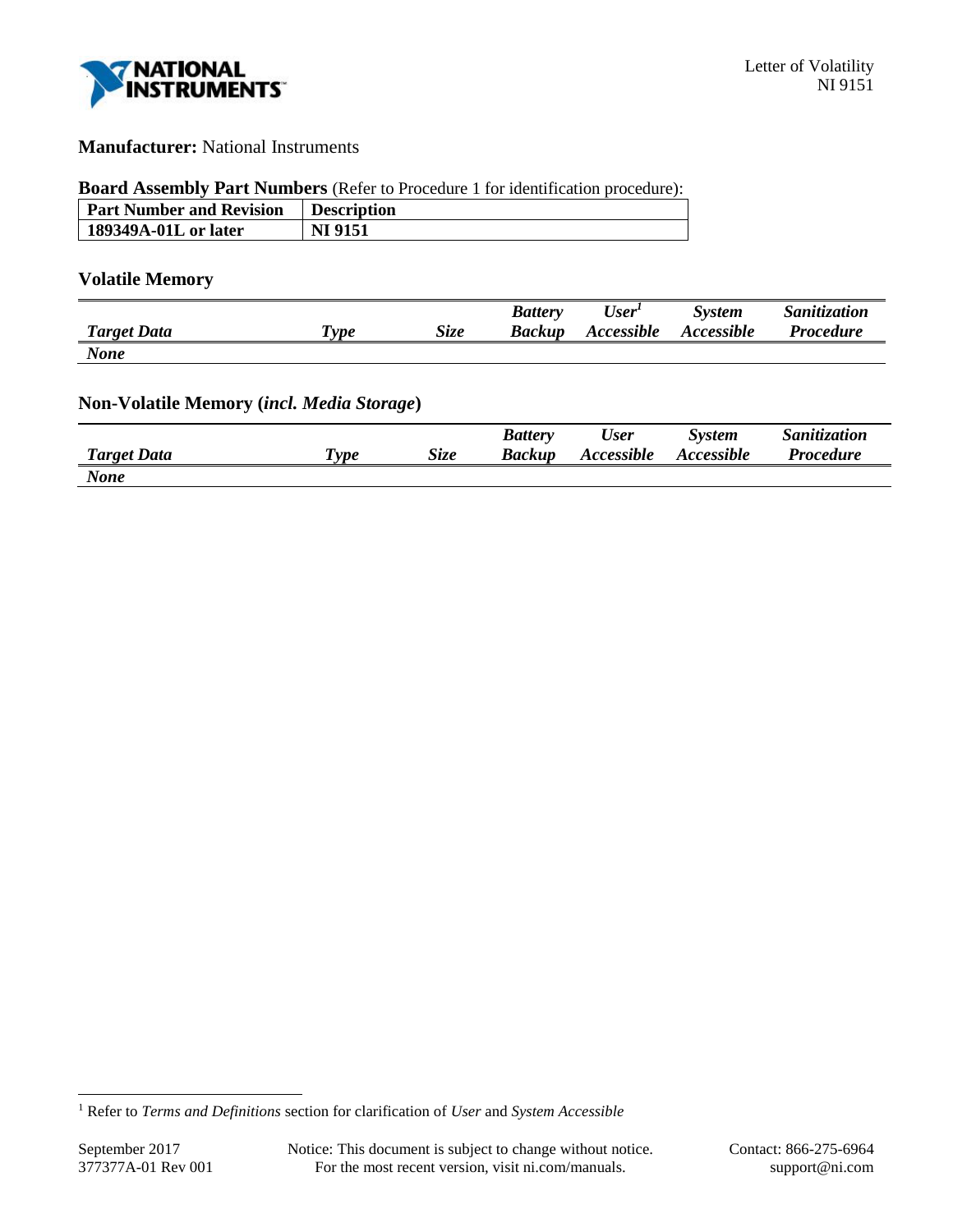

# **Procedures**

### **Procedure 1 – Board Assembly Part Number identification:**

To determine the Board Assembly Part Number and Revision, check the top left corner of the white label on the bottom of the module (189349a-01L, where 'a' is a capital letter indicating the revision).